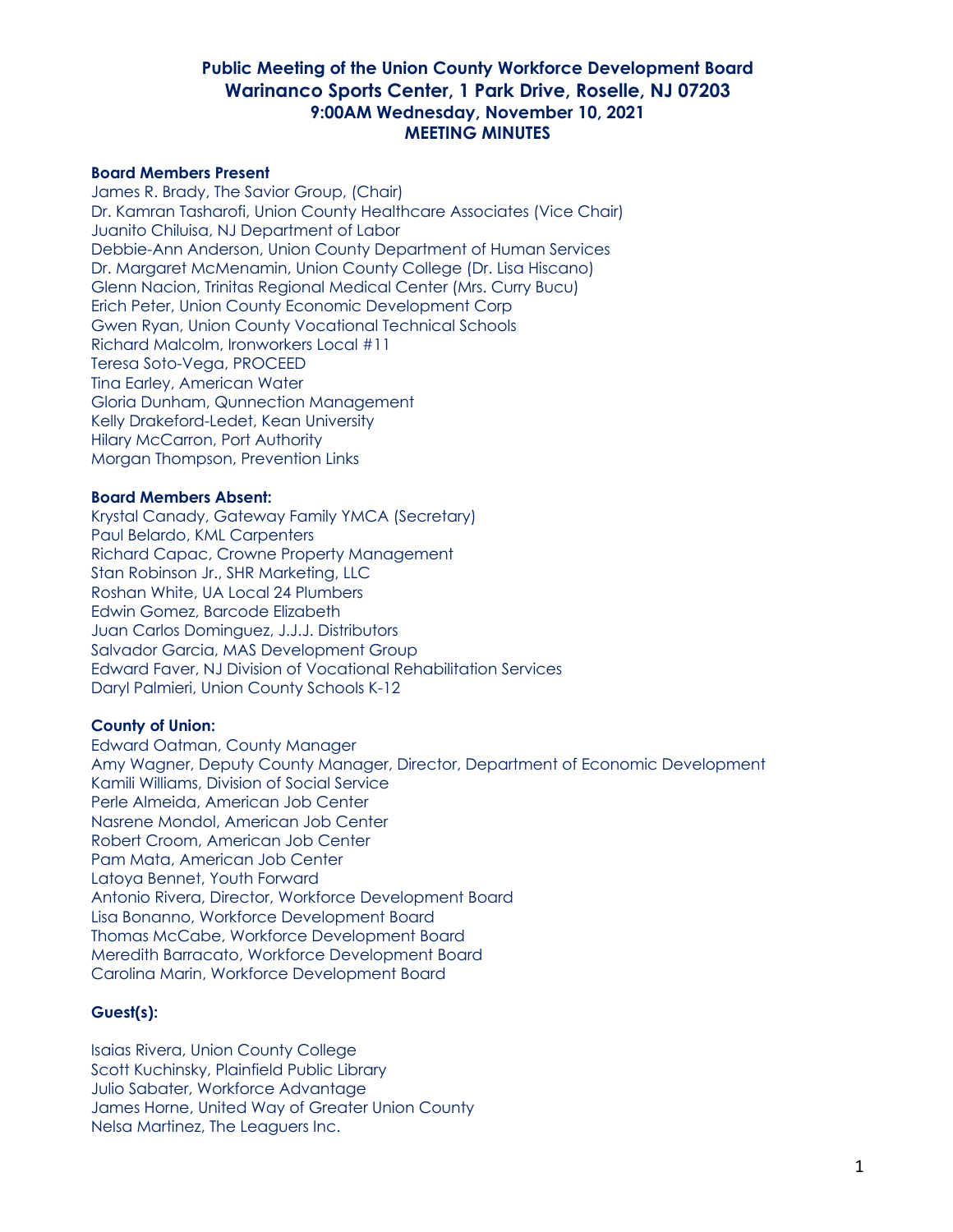### I. **Call to Order & Welcome**

The meeting was called to order by **James Brady**, Chairman, Workforce Development Board, at 9:00AM.

# II. **Pledge of Allegiance**

The Pledge of Allegiance to the flag of the United State of America was recited.

#### III. **Open Public Meetings Act**

The Open Public Meetings Act Statement below was read by **Meredith Barracato** into the record:

PURSUANT TO THE REQUIREMENTS OF N.J.S.A. 10:4-10 OF THE OPEN PUBLIC MEETINGS ACT, ADEQUATE NOTICE OF THIS MEETING OF THE UNION COUNTY WORKFORCE DEVELOPMENT BOARD HAS BEEN GIVEN BY MAILING THE YEAR 2021 ANNUAL MEETING SCHEDULE TO THE NEWSPAPERS CIRCULATING WITHIN THE COUNTY OF UNION AND DESIGNATED TO RECEIVE SUCH NOTICE, AND BY POSTING THE YEAR 2021 ANNUAL MEETING SCHEDULE IN THE COUNTY COURT HOUSE, THE UNION COUNTY WORKFORCE DEVELOPMENT BOARD WEBSITE, AND BY FILING THE YEAR 2021 ANNUAL MEETING SCHEDULE WITH THE OFFICE OF THE COUNTY CLERK.

FURTHERMORE, ADEQUATE NOTICE OF THE LOCATION OF THIS MEETING HAS BEEN GIVEN BY PROVIDING AT LEAST FORTY-EIGHT HOUR NOTICE TO THE NEWSPAPERS CIRCULATING WITHIN THE COUNTY OF UNION AND DESIGNATED TO RECEIVE SUCH NOTICE AND BY POSTING THE SAID NOTICE AT LEAST FORTY-EIGHT HOURS PRIOR TO THIS MEETING IN THE COURT HOUSE, THE UNION COUNTY WORKFORCE DEVELOPMENT BOARD WEBSITE, AND BY FILING THE NOTICE AT LEAST FORTY-EIGHT HOURS IN ADVANCE OF THIS MEETING WITH OFFICE OF THE COUNTY CLERK.

THE OPEN PUBLIC MEETINGS ACT STATEMENT SHALL BE ENTERED IN FULL IN THE MINUTES OF THIS MEETING.

# IV. **Roll Call**

**Meredith Barracato** conducted the roll-call of the UCWDB members in attendance. Union County employees present and guests were acknowledged on the record, as reflected on page one of these minutes.

# V. **Approval of the Minutes**

The minutes of the **September 8th 2021** meeting were presented for a vote.

**Dr. Kamran Tasharofi** made a motion to approve the meeting minutes for September 8<sup>th</sup> 2021. **Ting Early** seconded the motion. The motion was approved unanimously.

# VI. **Budget & Expense Report**

**BOARD ACTION**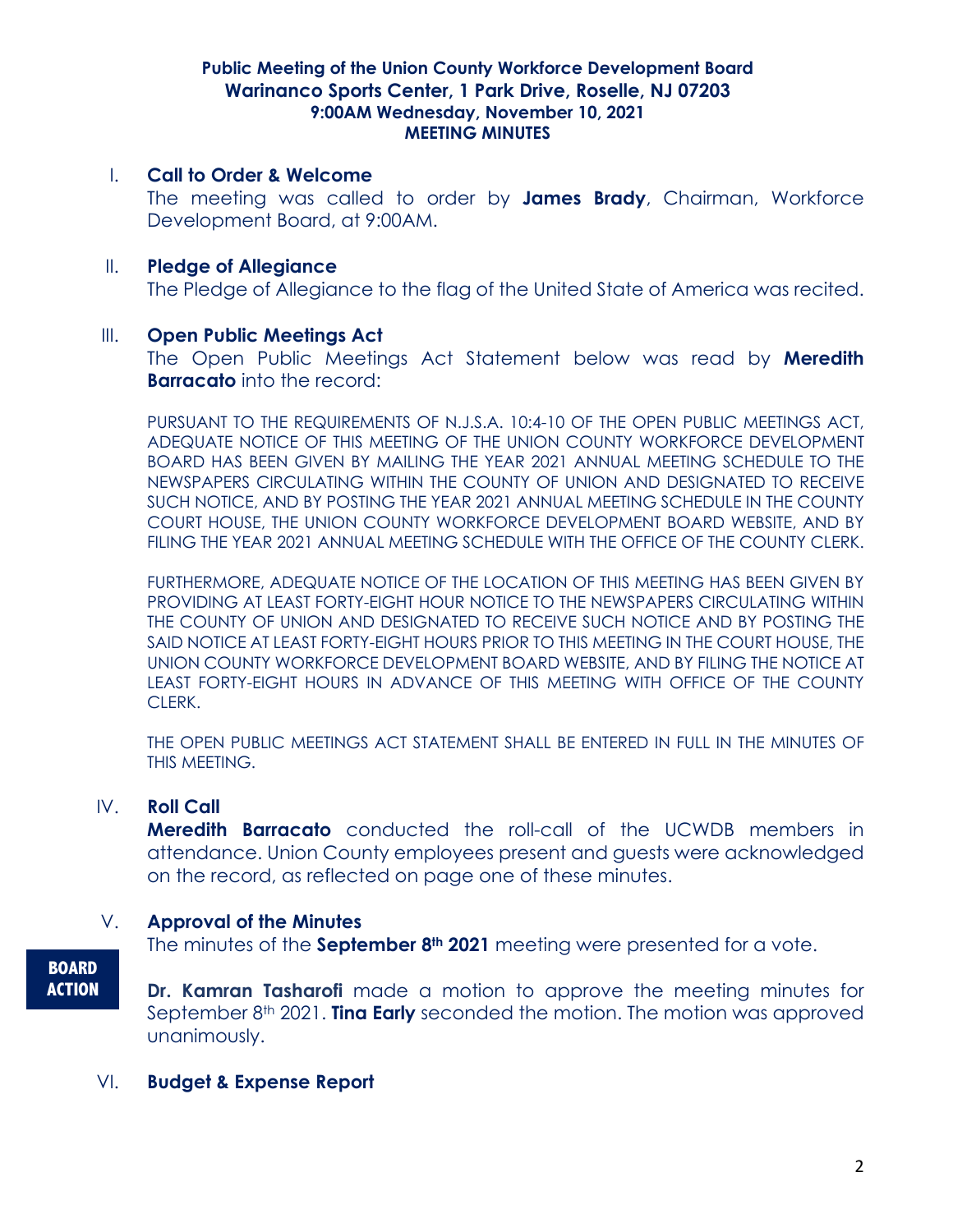Tom McCabe presented the updated Budget and Expense Report for Program Year 2020, September 30th, 2021 for the Workforce Innovation and Opportunity Act (WIOA), WorkFirst New Jersey (WFNJ), and COVID-19 DW NJ Endures in the form attached hereto. Tom McCabe reviewed the expense slide for WIOA Adult, Youth, and Dislocated Worker, which shows the funding that needs to be expended by June 30th, 2022. Tom McCabe mentioned that the COVID-19 DW NJ Endures grant must be expended by February 28th, 2022. The WorkFirst New Jersey funding needs to be expended by December 31st 2021.

Chairman James Brady asked how the board plans on spending the remaining balances that expire in six weeks.

Director Rivera responded by explaining the WorkFirst New Jersey funding challenges due to a work activity waiver resulting from COVID-19. Director Rivera added that the remaining balances would likely need to go back to the state because of the waiver, which is the main challenge. There have been discussions about the waiver being lifted in January, but nothing has been formally communicated.

Tom McCabe reviewed the updated Budget and Expense report for Program Year 2021. Tom McCabe explained that since the program year begins in July of 2021, there have not been significant expenses aside from salary and fringe benefits for the month of July.

Dr. Lisa Hiscano asked where the funding for training was. Director Rivera mentioned that the slide shows the expenses, not the budget, but there is sufficient funding for programming.

Gloria Dunham recommended that a slide be created to show program and training or separate training dollars. Director Rivera said they could separate it, but it makes it a challenge to show all expenses or funds since it's a moving target. Director Rivera informed everyone Google Link would show more details of the budget.

Chairman Brady informed everyone that if they had additional budget questions, please follow up because the goal is to be as transparent as possible. Chairman Brady welcomed and then asked the new board members to introduce themselves. Kelly Drakeford-Ledet from Kean University, Hilary McCarron from the Port Authority, and Morgan Thompson from Prevention Links introduced themselves and briefly summarized their work.

# VII. **Director's Report/Resolutions of the Union County Workforce Development Board**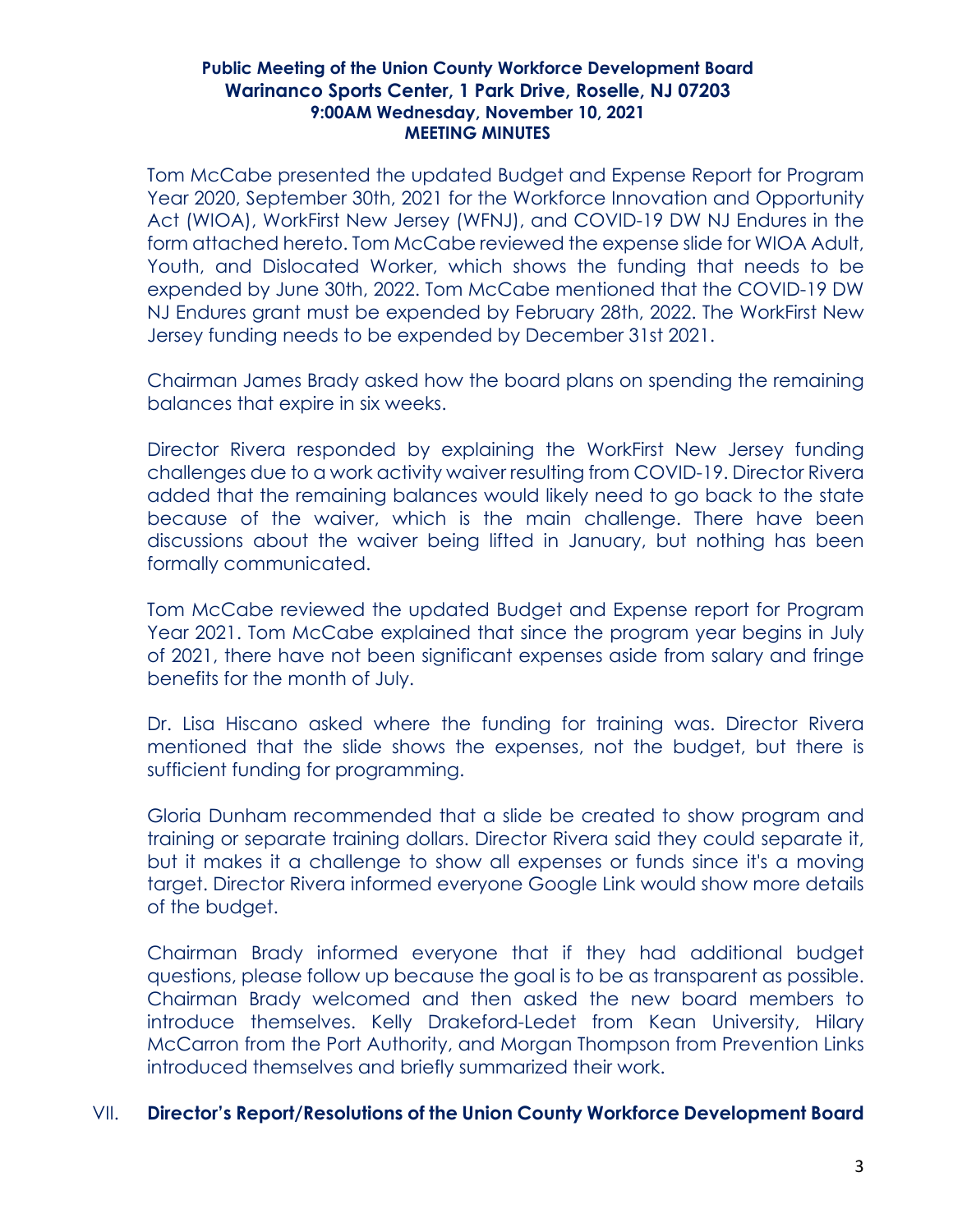Director Antonio Rivera presented various slides on the weekly initial unemployment claims, characteristics of individuals receiving unemployment insurance, and a detailed analysis of the Union County unemployment rate since January 1st, 2020. Director Rivera stressed a bigger problem with unemployment than the data reflects because many groups are not being counted within the data. Amy Wagner asked what would be the best way to understand the actual number of individuals. Director Rivera mentioned over one hundred million individuals in the US are not participating in the workforce system. Director Rivera answered Amy Wagner's question by stating the civilian participation rate report captures individuals eligible to work but are not counted, such as retirees, youth, and college students.

Debbie Ann Anderson mentioned an increase in the need for resources for Social Services such as food stamps. Kamili Williams mentioned a 20% increase since January in individuals requesting food stamps in Union County. Director Rivera mentioned that UCWDB could use other social indicators to understand the people needing the services.

Dr. Lisa Hiscano added that we know this population needs to be placed in the workforce, but they cannot access supportive services since they are not mandated to participate in work activities or training. Director Rivera mentioned that is a problem facing the nation, but departments such as social services and the American Job Center see the challenges on a daily basis.

Hilary McCarron asked if there were services for mental health to support these individuals. Director Rivera mentioned there is supportive services that provide mental health assistance. In collaboration with Debbie Ann Anderson, the UCWDB is working on a process to simplify the supportive service program.

**BOARD ACTION** a. **RESOLUTION NO. 2021-31:** RESOLUTION OF THE UNION COUNTY WORKFORCE DEVELOPMENT BOARD AMENDING THE AJC AFFILIATED CAREER SERVICES OPERATOR CONTRACT WITH UNION COUNTY COLLEGE – PO NO. 21004293.

**Chairman James Brady** requested motion to approve RESOLUTION NO. 2021-31**. Teresa Soto-Vega** made a motion to approve RESOLUTION NO. 2021-31**. Erich Peter** seconded the motion. The motion to approved unanimously.

**Dr Lisa Hiscano, Dr. Kamran Tasharofi** and **Tina Earley** abstained from voting on RESOLUTION NO. 2021-31.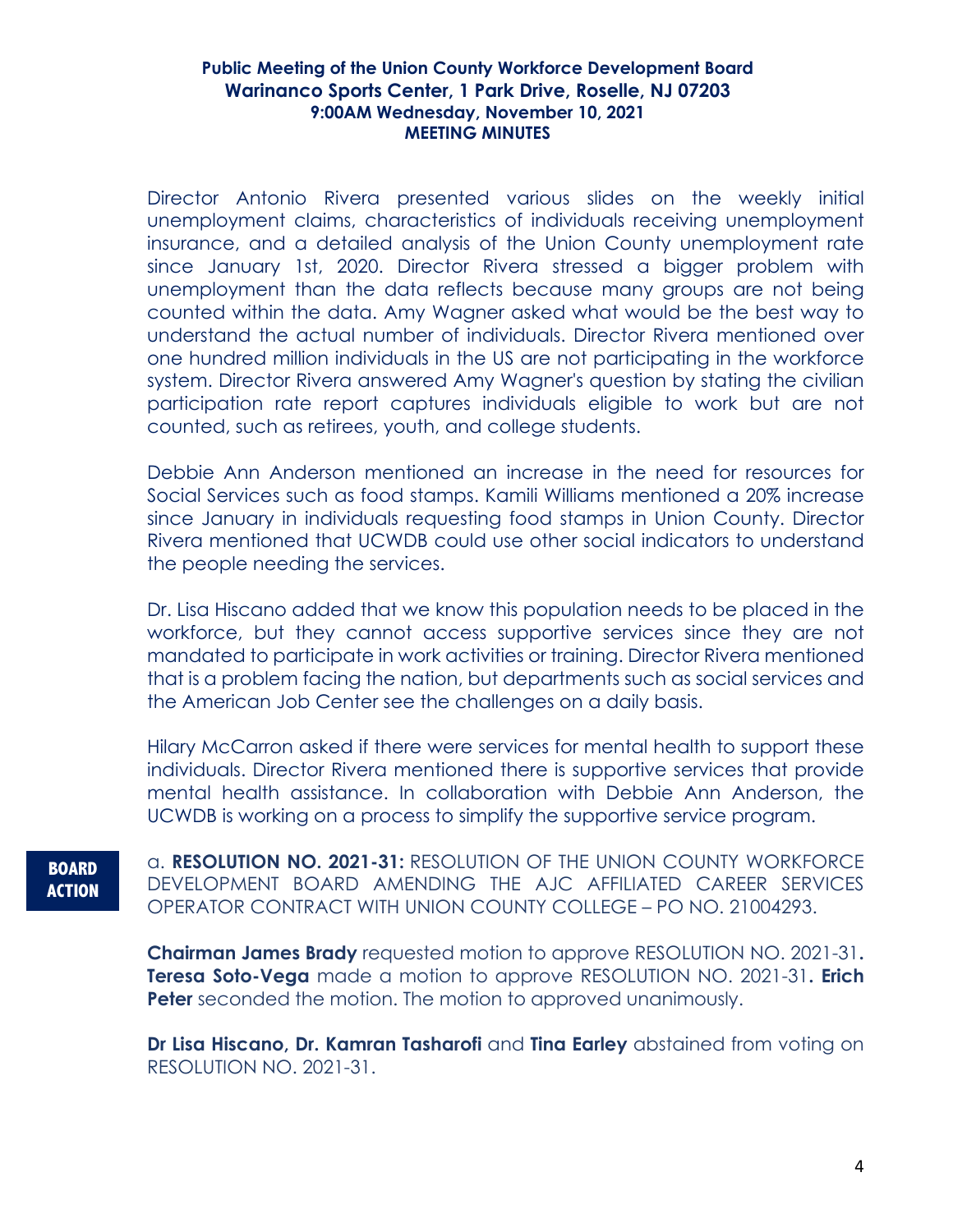# **BOARD ACTION**

b. **RESOLUTION NO. 2021-32:** RESOLUTION OF THE UNION COUNTY WORKFORCE DEVELOPMENT BOARD AMENDING THE AJC AFFILIATED CAREER SERVICES OPERATOR CONTRACT WITH UNION COUNTY COLLEGE – PO NO. 21002616.

**Chairman James Brady** requested motion to approve RESOLUTION NO. 2021-32**. Erich Peter** made a motion to approve RESOLUTION NO. 2021-32. **Gloria Dunham** seconded the motion. The motion to approved unanimously.

**Dr Lisa Hiscano, Dr. Kamran Tasharofi** and **Tina Earley** abstained from voting on RESOLUTION NO. 2021-32.

**BOARD ACTION** c. **RESOLUTION NO. 2021-33:** RESOLUTION OF THE UNION COUNTY WORKFORCE DEVELOPMENT BOARD AMENDING THE PROGRAM YEAR 2021 UNION COUNTY WORKFORCE DEVELOPMENT AREA BUDGET FOR THE PURPOSE OF ALLOCATING FUNDING FOR INDIRECT EXPENSES.

**Chairman James Brady** requested motion to approve RESOLUTION NO. 2021-33**. Dr. Kamran Tasharofi** made a motion to approve Resolution No. 2021-33**. Gwen Ryan** seconded the motion. The motion to approved unanimously.

**BOARD ACTION** d. **RESOLUTION NO. 2021-34:** RESOLUTION OF THE UNION COUNTY WORKFORCE DEVELOPMENT BOARD AMENDING THE PROGRAM YEAR 2020 UNION COUNTY WORKFORCE DEVELOPMENT AREA BUDGET FOR THE PURPOSE OF ALLOCATING FUNDING FOR INDIRECT EXPENSES.

Erich Peter asked why does the UCWDB has to vote on normal operations of the funds. Director Rivera mentioned along with County Commissioners the UCWDB has the budget authority and have to agree on changes to the budgets as per state law. A resolution will need to be approved by the commissioners after the meeting.

**Chairman James Brady** requested motion to approve RESOLUTION NO. 2021-34. **Dr. Kamran Tasharofi** made a motion to approve Resolution No. 2021-34**. Teresa Soto Vega** seconded the motion. The motion to approved unanimously.

**BOARD ACTION** e. **RESOLUTION NO. 2021-35:** RESOLUTION OF THE UNION COUNTY WORKFORCE DEVELOPMENT BOARD AMENDING THE PROGRAM YEAR 2021 UNION COUNTY WORKFORCE DEVELOPMENT AREA BUDGET FOR THE PURPOSE OF ALLOCATING FUNDING FOR CLASS-SIZE DISLOCATED WORKER TRAINING CONTRACTS.

Director Rivera mentioned there is currently RFPs with the law department waiting for approval for class size contracts for in demand training. Director Rivera stated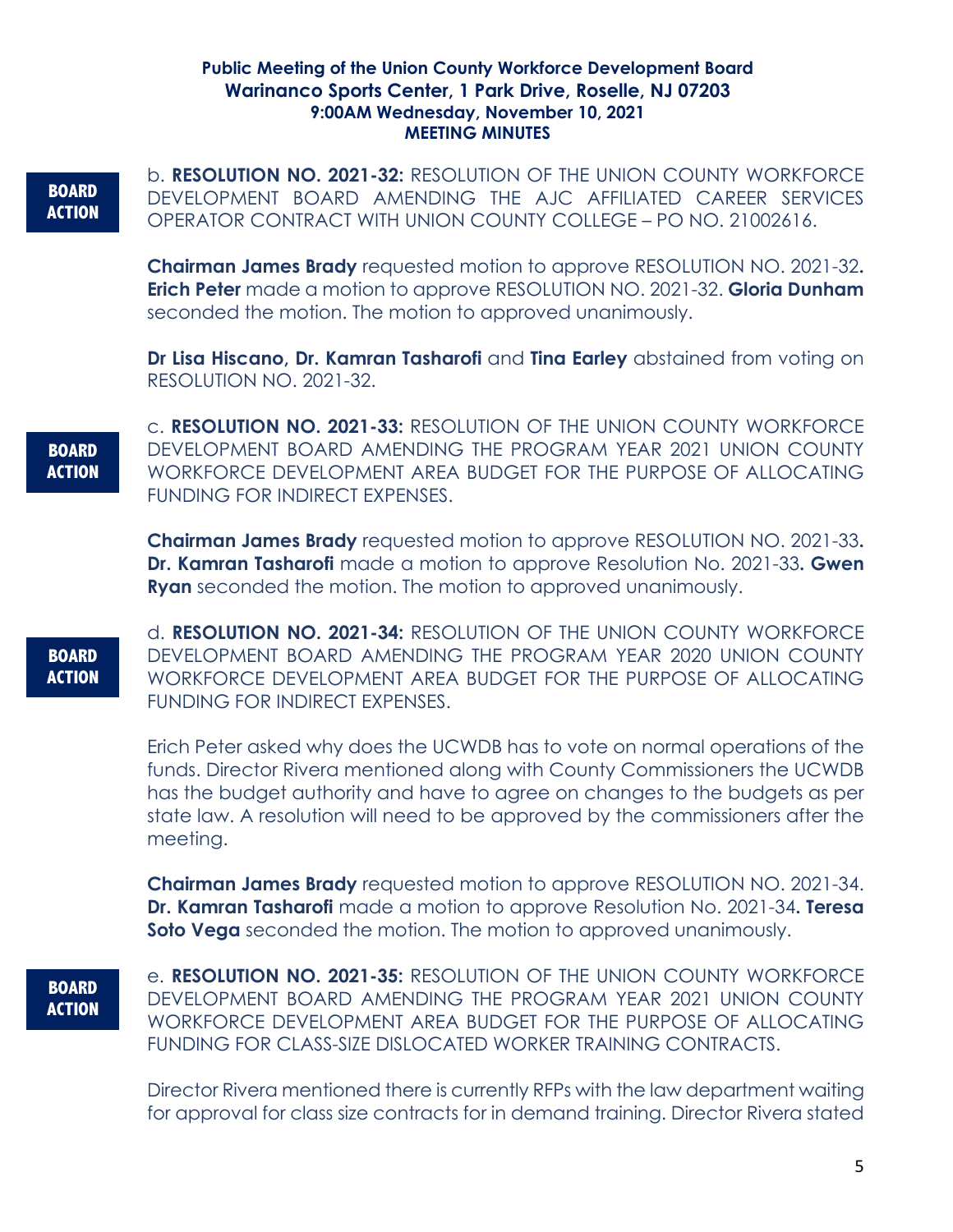after speaking with Debbie Ann Anderson it became necessary to ensure the training dollars were spent on training programs for clients.

The vendor has to have the capacity to do the class size training. We are going to move the funds now but

Hilary McCarron asked if the contracts will have MWSDBE requirements. Director Rivera stated he is not aware if the law department sets those specific requirements in the contracts.

**Chairman James Brady** requested motion to approve RESOLUTION NO. 2021-35. **Dr. Kamran Tasharofi** made a motion to approve Resolution No. 2021-35**. Tina Earley** seconded the motion. The motion to approved unanimously.

Chairman Brady asked what can the educational institutions offer clients. Dr Lisa Hiscano mentioned before creating any programs UCC follows the in demand sections and offer trainings in transportation and logistics, digital literacy, patient care tech program and all the programs provides credit certificates. Gloria Dunham asked if all the trainings certified. Dr Lisa Hiscano mentioned UCC has all their programs approved by the Eligible Training provider's list and offer credentials.

# VIII. **American Job Center Report**

*The report submitted by AJC Director Debbie Ann Anderson is attached these minutes.* Debbie Ann reviewed slides which discussed 2020 performance measures, direct service data, youth services, professional development and business initiatives. Debbie Ann provided information on the UCC's and Plainfield Public Library collaborative program such as soft skills and IC3 classes.

Debbie Ann Anderson and Director Rivera discussed that 60% of Union County residents work outside the county, and the business team will now target broader businesses in surrounding counties.

Hilary McCarron asked the percentage of students who graduate high school and go directly into the workforce and if the youth participating in the program are at risk of not graduating. Debbie Ann Anderson mentioned she did not have the specific data on youth entering the workforce but will have something for the next meetings. Latoya Bennet answered that not all the students are at risk, and some are currently in school. Director Rivera mentioned that 75% of the WIOA funding is geared to out-of-school youth, and 25% are directed to inschool youth to ensure they do not drop out of school.